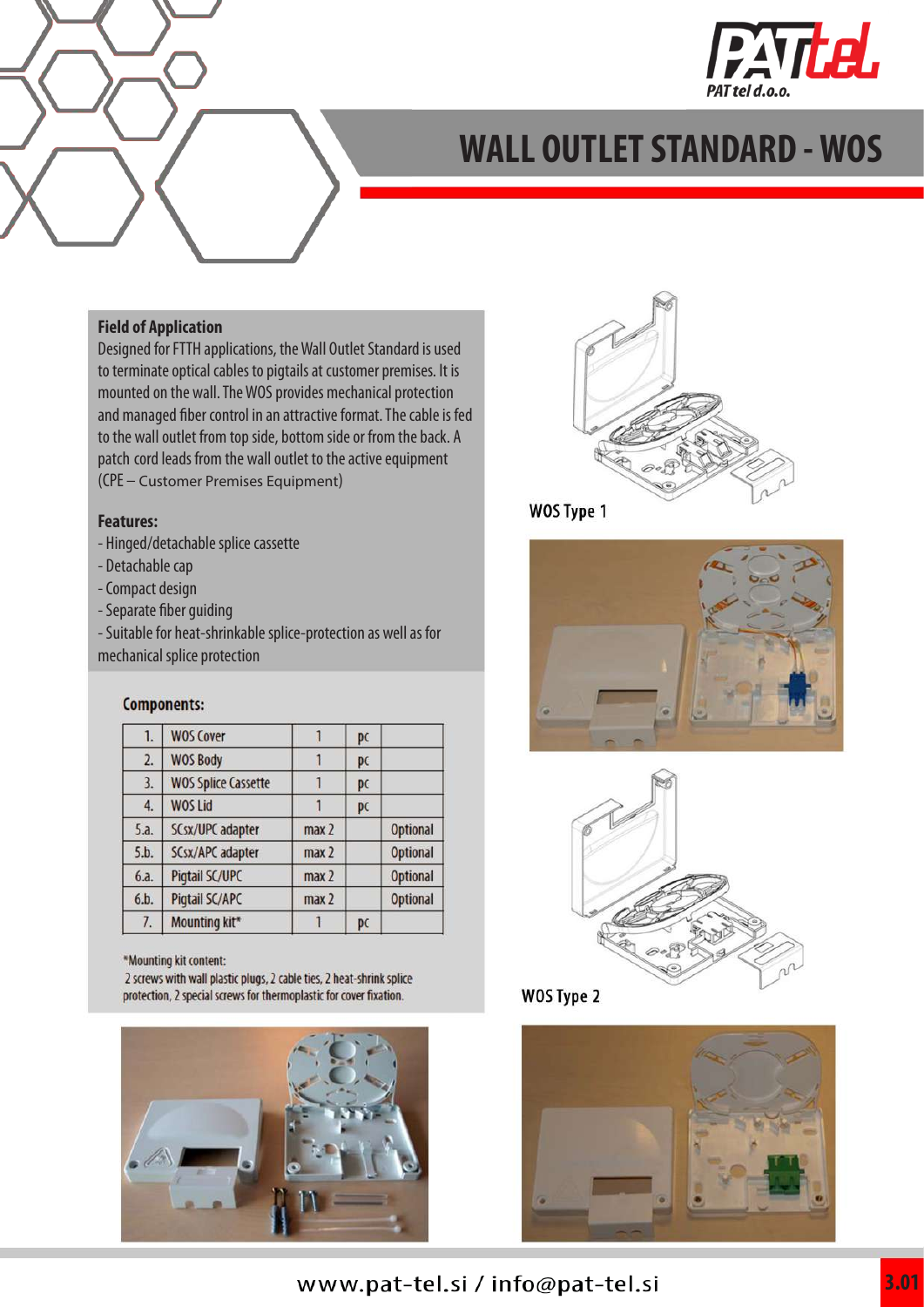

#### **Description of Components:**

Wall outlet standard is used for termination of optical installation cable to pigtails at subscriber's premises. It is mounted on the wall. Cable is fed to the wall outlet from the left or right side, or from the back. Wall outlet consists of bottom, splice cassette, cover and lid. The body is fixed to the wall with screws and is used for entrance of optical installation cable, mounting of optical adapters SC/UPC and SC/APC and routing of patch cords. Purpose of splice cassette is to take excess length of optical cables and splice protectors (max 2 pcs). Heat shrink splice protector or "Cold Splice Protector" (mechanical splices) can be fixed easily on splice cassette. A cover protects the contents of the wall outlet and is fixed to the outlet with two M4 screws. An easily removable lid protects patch cords connectors. Optionally a customer logo can be placed on the lid. The construction of the wall outlet ensures a minimum bending radius for pigtails of R=30 mm and prevents disconection of patchcord connectors without removing the lid. Wall outlet ZSK-P 02/1-2 is made of Grey (RAL 7035) or White (RAL 9010) high heat and high impact resistance ABS plastic. There is an engraving on the cover – symbol Laser origin.

**Optical Adapter** SCsx adapter type (UPC or APC Version) with plastic housing and ceramic sleeve (ZrO2); IEC 61754-4, TIA 604-3 compliant

**Pigtail** Semi-TB construction with 900 μm outer diameter and 1m lenght. Fiber type 9/125, G657.A, IEC 61754-4, TIA 604-3 compliant UPC Version IL <= 0,3dB; RL> = - 50dB or APC Version IL <= 0,3dB; RL> = - 65dB

#### **Technical specifications:**

Material: Color: Operating temperature Flammability IP Protection class **Dimensions Weight** 

ABS Grey ( RAL 7035) or White (RAL 9010) -40˚C to +75˚C (acc. EN 60068-2-1 and EN 60068-2-1) UL94 HB IP42 (according IEC 60529) 120mm x 100mm x 26.5 mm (LxWxH) 95 grams (without adapters and pigtails)



#### **Installation**







**Assembled WOST1** Wall Outlet Standard with Cover and Lid.

**SCsx Adapters** Bottom wiev of WOST1 Assembly with two SCsx AdapterS and Pigtails, With installed instalation cable.

Pigtail and Instalation cable Fiber guiding within hinged and detachable splice cassette.

**Splice cassette**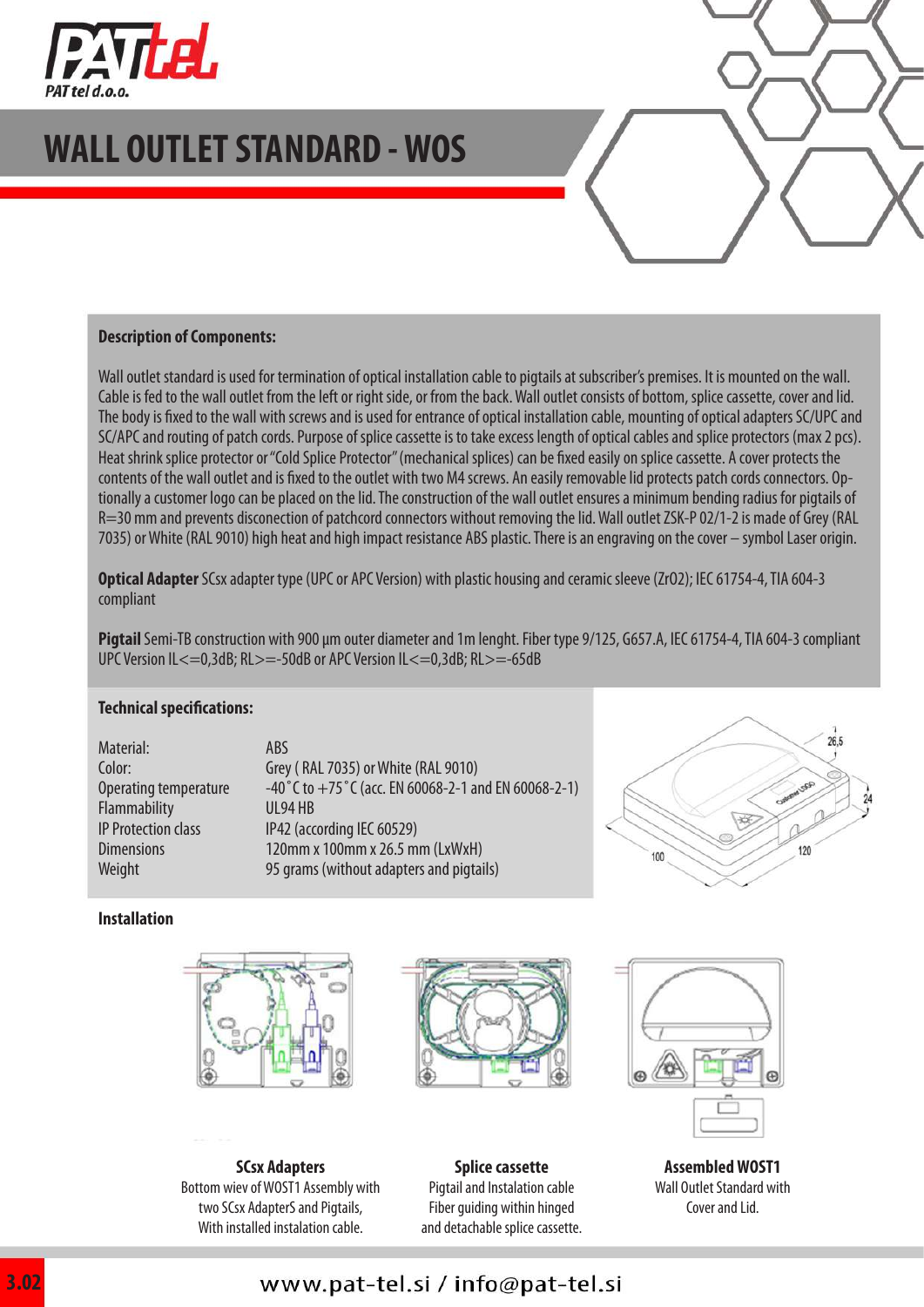





![](_page_2_Figure_4.jpeg)

**SCdx Adapter**

Bottom wiev of WOST2 Assembly with SCdx Adapter and Pigtails, With installed instalation cable.

#### **LCsx Adapters**

Bottom wiev of WOST2 Assembly with LCsx Adapter and Pigtail, With installed instalation cable.

![](_page_2_Picture_9.jpeg)

**Assembled WOST2** With inserted SCdx frame for LCsx Adapter

![](_page_2_Picture_11.jpeg)

#### WOS/X1\_X2/X3\_X4/X5\_X6/X7

| X1 |                | WOS - TYPE / KAPACITY          |
|----|----------------|--------------------------------|
|    | п              | 1 or 2 Ports Using SX Adapters |
|    |                | 2 or 4 Ports Using DX Adapters |
|    | T <sub>2</sub> | 1 Ports Using SX Adapters      |
|    |                | 2 Ports Using DX Adapters      |
|    |                | 4 Ports Using Quad Adapters    |

| X2/X3 | <b>ADAPTERS TYPE (With FLANGE Type)</b> |                                               |                         |
|-------|-----------------------------------------|-----------------------------------------------|-------------------------|
|       | SU                                      | SC-UPC Blue                                   | SX                      |
|       | SA                                      | SC-APC Green                                  | <b>SX</b>               |
|       | <b>SUC</b>                              | SC-UPC Blue<br>With integrated shuter         | $\overline{\mathbf{S}}$ |
|       | SAC                                     | <b>SC-UPC Green</b><br>With integrated shuter | SX.                     |
|       | SU                                      | SC-UPC Blue                                   | DX                      |
|       | SA                                      | SC-APC Green                                  | DX                      |
|       | L <sub>1U</sub>                         | LC-UPC Blue                                   | SX                      |
|       | L <sub>1</sub> A                        | LC-APC Green                                  | <b>SX</b>               |
|       | LU                                      | LC-UPC Blue                                   | DX                      |
|       | LA                                      | LC-APC Green                                  | DX                      |
|       | <b>14U</b>                              | LC-UPC Blue                                   | QUAD                    |
|       | L <sub>4</sub> A                        | LC-APC Green                                  | QUAD                    |
|       | EU                                      | E2000-UPC Blue                                | SX.                     |
|       | EA                                      | E2000-APC Green                               | SX.                     |
|       | XU                                      | LX.5-UPC Blue                                 | DX                      |
|       | XA                                      | LX 5-APC Green                                | DX                      |

| <b>X4/X5</b> | <b>ADAPTERS Quantity</b> |  |
|--------------|--------------------------|--|
|              |                          |  |
|              |                          |  |
|              |                          |  |

| 6/X7 | <b>PIGTAILS Quantity</b> |                        |   |  |
|------|--------------------------|------------------------|---|--|
|      | Front<br>anel Type       | Adapter<br><b>Type</b> |   |  |
|      |                          |                        |   |  |
|      |                          |                        | 0 |  |
|      | מ                        |                        | ō |  |
|      |                          | ٦¥                     |   |  |
|      |                          | HAD                    |   |  |

![](_page_2_Picture_17.jpeg)

NOTES: 1. In WOS TYPE T1 fit up to 2 pcs SCsx cutout adapters with flange (SCsx, E2000sx,LCdx, LX.5dx).

- 2. In WOS TYPE T2 fit 1 pc SCdx cutout adapter with flange (SCdx, LCQuad and LCsx with special adapter).
- 3. Standard WOS delivery is, all ordered parts assembly together + Mounting kit, all packed in transparent bag.
- 4. In case when Pigtails ordered are the same type, we delivered in different colours
- 5. In standard delivery is Fiber cable Pigtail 00,9mm, Semitight, with Fiber 9/125 G657 A